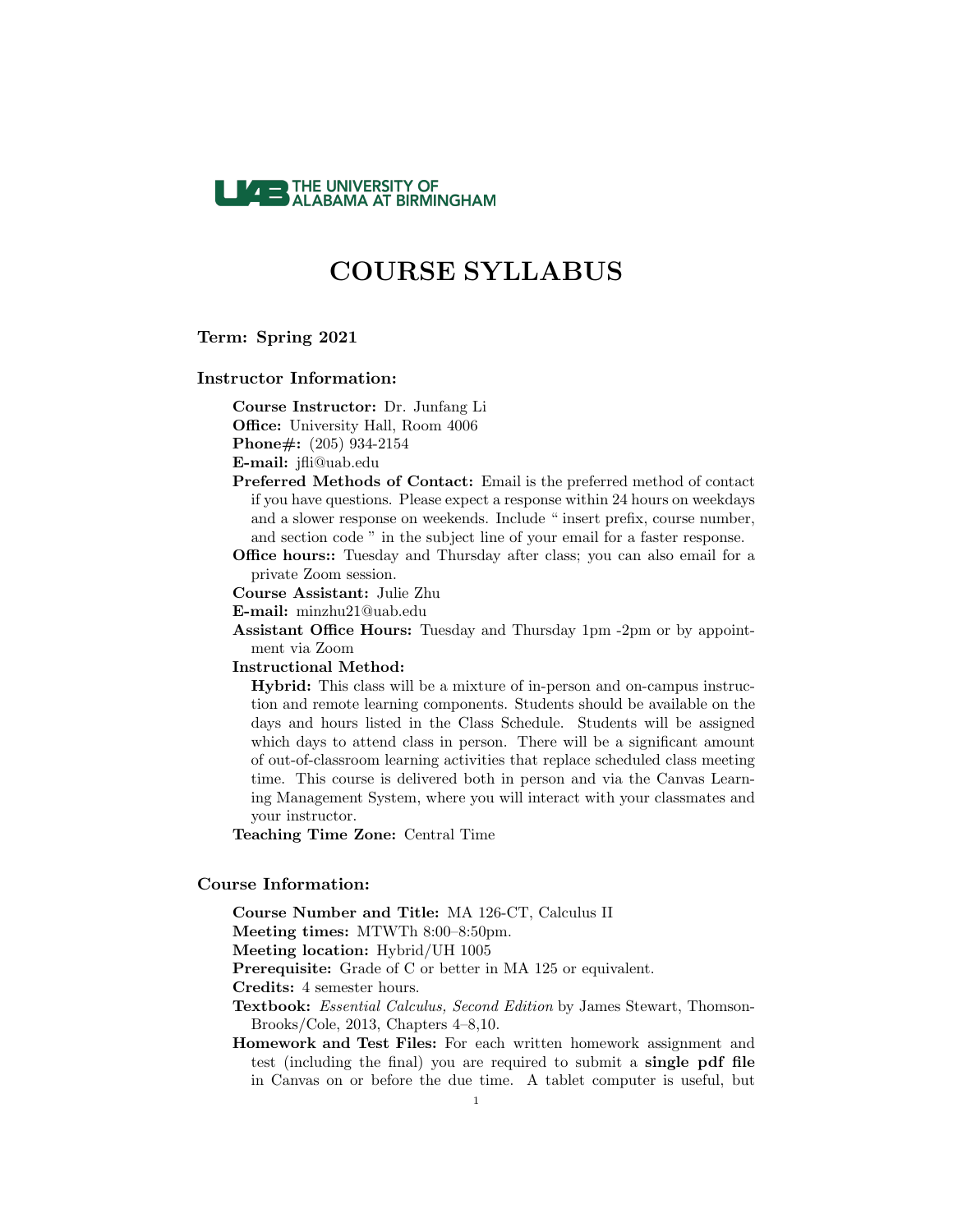certainly not mandatory. Homework/test printouts and worksheets can be scanned to single pdf file using a mobile scanning app such as Adobe Scan.

## Important dates:

| <b>First day of classes:</b> Tuesday January 19, 2021. |                                                                                                                                                                                                                                                                                                                                       |
|--------------------------------------------------------|---------------------------------------------------------------------------------------------------------------------------------------------------------------------------------------------------------------------------------------------------------------------------------------------------------------------------------------|
|                                                        | Last day to drop/add classes: Monday January 26, 2021.                                                                                                                                                                                                                                                                                |
|                                                        | Last day to withdraw with a "W": Friday April 23, 2021.                                                                                                                                                                                                                                                                               |
| Last day of classes: Friday April 23, 2021.            |                                                                                                                                                                                                                                                                                                                                       |
| Major exams (tests):                                   | Test I: near Wednesday, February 10;<br>Sections: $4.4-4.5$ , $5.1-5.3$ , $5.6$ , $5.8$ , $6.1-6.3$ ;<br>Test II: near Wednesday, March 3;<br>Sections: $6.5-6.6$ , $7.1-7.3$ , $7.6$ ;<br>Test III: near Wednesday, March 24;<br>Sections: $8.1 - 8.7$ ;<br>Test IV: near Thursday, April 15;<br>Sections: $10.1-10.5$ , $10.7-10.8$ |
|                                                        |                                                                                                                                                                                                                                                                                                                                       |

The above dates and sections are tentative; precise dates and test section numbers will be announced in class a week or so before a test. Final exam: 1:30–4:00pm Wednesday April 28, 2021.

## UAB policies and Resources:

#### Course Policies.

- Please make sure that you are able to receive e-mail through your Blazer-ID account. Official course announcements may be sent to that address.
- If you are contacted by the Early Alert Program, consider taking advantage of their services; see Student Resources on the Blazernet website.
- The lowest weekly homework grade will be dropped to account for any missed assignments due to illness or any other circumstance.
- If a test is missed due to a serious verifiable circumstance or official university business, the test grade will be replaced with the properly rescaled final exam score. You must advise the instructor of such circumstances at the earliest possibility before the exam takes place.
- While calculators that do not have access to the internet are permitted, no books or notes will be allowed during the tests, except that one  $8.5'' \times 11''$ sheet of your own construction may be used in each test/final.

#### DSS Accessibility Statement.

Accessible Learning. UAB is committed to providing an accessible learning experience for all students. If you are a student with a disability that qualifies under Americans with Disabilities Act (ADA) and Section 504 of the Rehabilitation Act, and you require accommodations, please contact Disability Support Services for information on accommodations, registration and procedures. Requests for reasonable accommodations involve an interactive process and consist of a collaborative effort among the student, DSS, faculty and staff. If you are registered with Disability Support Services, please contact DSS to discuss accommodations that may be necessary in this course. If you have a disability but have not contacted Disability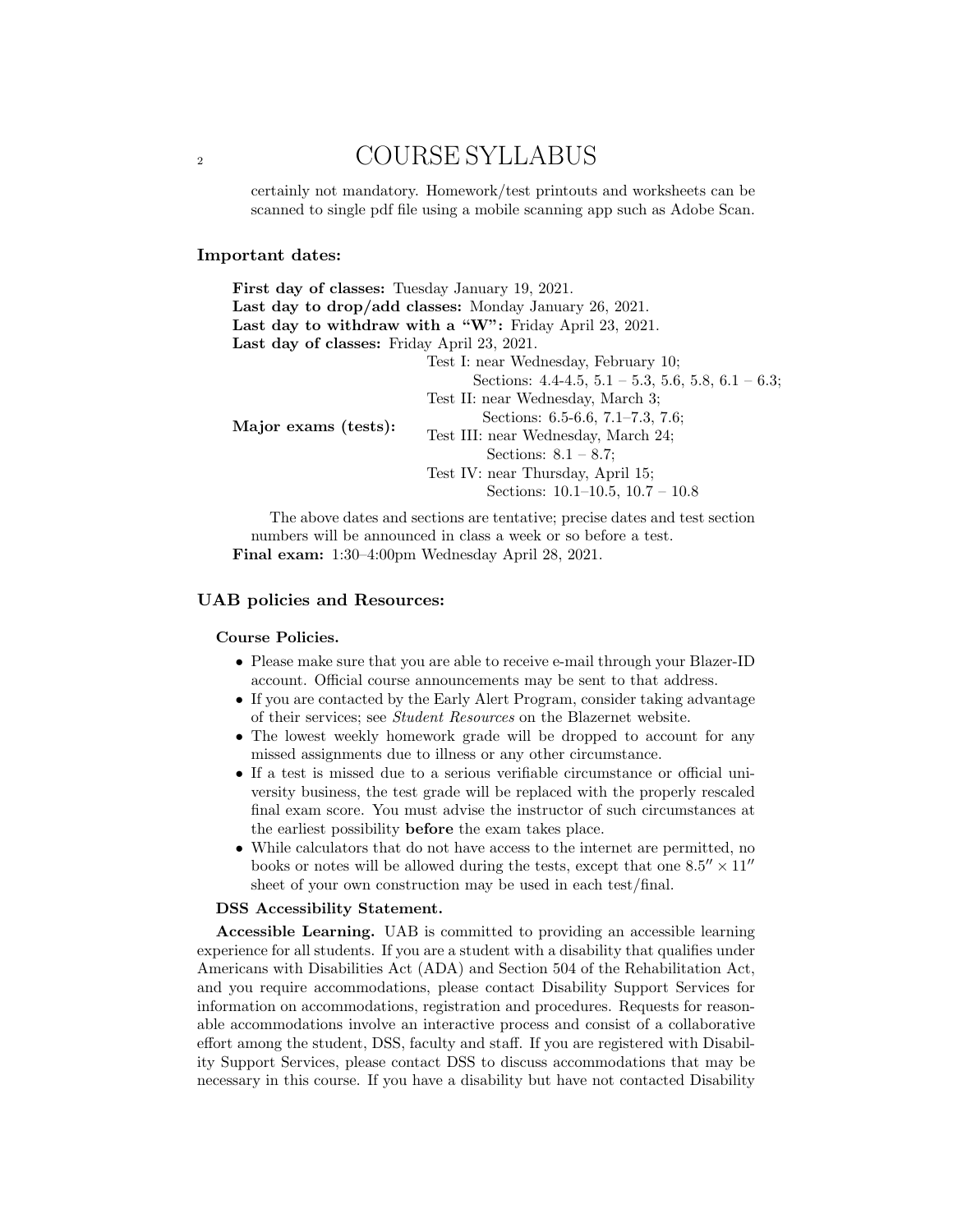Support Services, please call(205) 934-4205, visit their website, or their office located in Hill Student Center Suite 409.

COVID-19 Adjustments for Students. Students concerned about their attendance as a result of COVID-19 should register with Disability Support Services. UAB Disability Support Services (DSS) has established a process for UAB students to request temporary adjustments based on the impact of COVID-19. The process is similar to the traditional DSS registration procedures for accommodations based on disability. However, these requests will be referred to as "COVID-19 Related Temporary Adjustments". On the DSS website, there is a section (next to the traditional DSS application process) titled "Request COVID-19 Temporary Adjustments" where students can read the process and click to complete an application. On the application, the student must complete an attestation and identify which of the following category(s) applies to their situation. Students will be allowed to submit documentation to support their requests.

- I am 65 or older
- My medical provider has determined that I am an individual who is considered high risk according to Centers for Disease Control and Prevention
- I care for or reside with an individual who has been determined to be high risk according to Centers for Disease Control and Prevention
- I have tested positive for COVID-19
- I am requesting adjustments for another reason

Any questions regarding this process should be referred directly to dss@uab.edu. For qualifying students, DSS staff will create a Notification of Temporary Adjustment Letter (PDF format) which will be provided to students. Students will share this letter, as needed, with instructors to request adjustments.

#### Title IX Statement.

The University of Alabama at Birminghamis committed to providingan environment that is free from sexual misconduct, which includes gender-based assault, harassment, exploitation, dating and domestic violence, stalking, as well as discrimination based on sex, sexual orientation, gender identity, and gender expression. If you have experienced any of the aforementioned conduct we encourage you to reportthe incident.UAB provides several avenues for reporting.For more information about Title IX, policy, reporting, protections, resources and supports, please visit UAB Title IX webpagefor UABs Title IX, UABs Equal Opportunity, Anti-Harassment, Duty to Report, and Non-Retaliation policies.

Mandatory Masks and Social Distancing Requirements. In accordance with CDC guidelines and for the health and wellbeing of all faculty, staff and students. Students, faculty and staff are required to wear cloth face coverings or face masks at all times and maintain social distancing (6 feet between individuals in traditional classrooms, or, in instructional laboratories and similar settings) while on the UAB campus. Instructors have the right to ask those who are not complying with these requirements to leave class in the interest of everyone's health and safety. In the event that a student refuses to comply with these requirements, the instructor has the right to cancel class.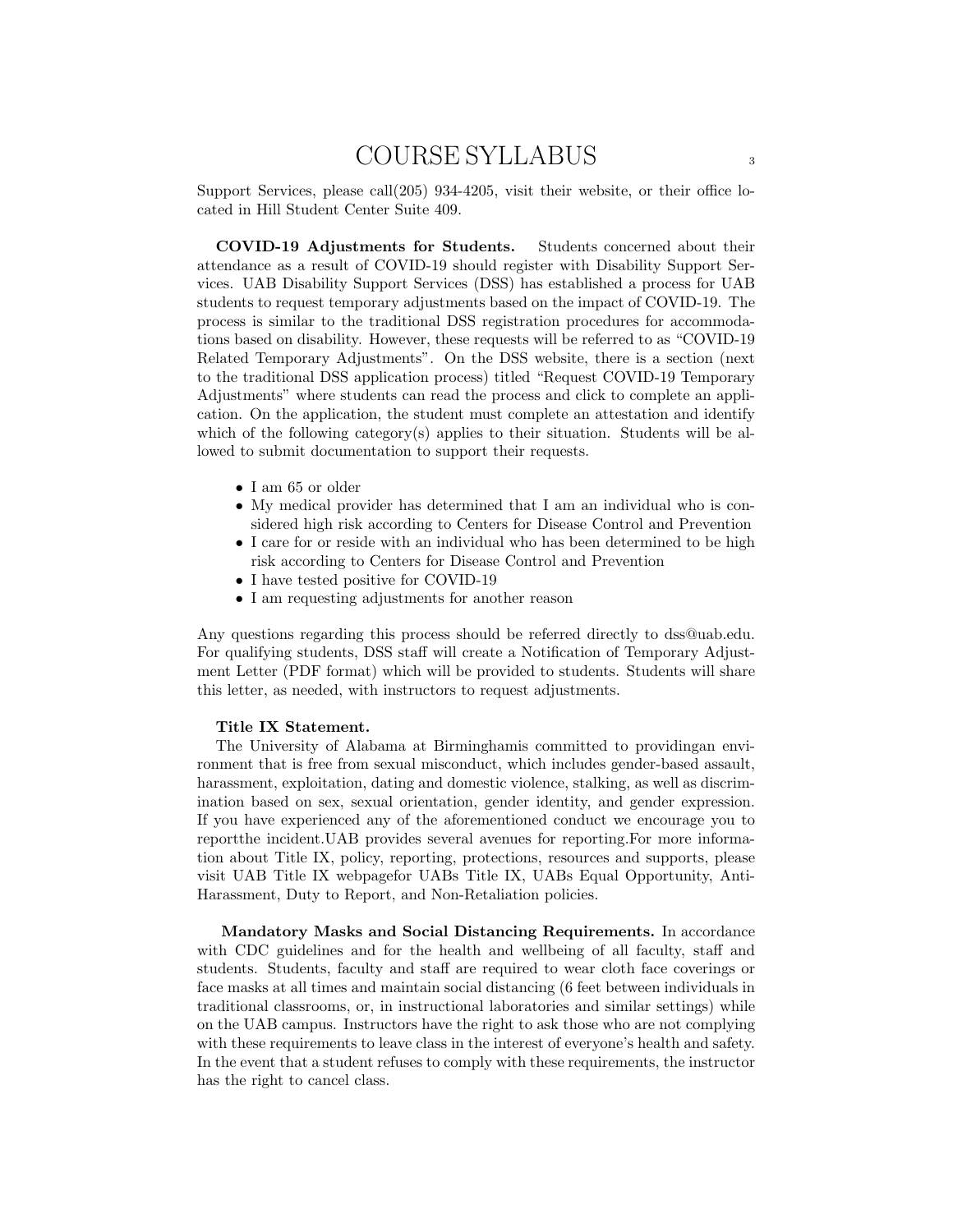Additionally, following other simple practices will promote good health in and out of the classroom, such as frequent and thorough hand washing, wiping down desks and seats with disinfectant wipes whenever possible, not sharing personal items such as pens and cell phones, and avoiding crowded areas and other enclosed spaces.

The UAB Blazer community views the adoption of these mandatory guidelines as a mark of good citizenship and respectful care of fellow classmates, faculty, and staff. Please visit the UAB United website for further information. Food may not be consumed during class times in classrooms, but bottled water is permissible.

GuideSafe Event Passport Class Requirement. Faculty are required to verify all students who are present for in-person instruction have a current Event Passport.

The COVID-19 pandemic is an extraordinary situation requiring significant measures to create a safe educational community. UAB is using GuideSafe Event Passport to facilitate access to classrooms, meetings, events, or facilities having ten or more people. Attendees, including faculty, staff,and students, will completeUAB Healthcheck, a COVID-19 assessment tool, prior to entering their event. An Event Passport is issued based factors from your daily risk level as assigned by the UAB Healthcheck. After you have completed Healthcheck, press the Passport button to get your passport. This passport is good for 24 hours. Remember your passport number to access your passport later in the day. Each user is assigned a unique passport number indicating their status for the upcoming eventthatwill show a Clear (Green) screen or Not Clear (Red) screen. After the 24-hour passport has expired, you will need to complete Healthcheck again. Each passport will have a time and date to ensure validity. Learn more at UAB GuideSafe Event Passport.

## Course content guide:

#### Methods of teaching and learning.

- 54 50-minute class meetings consisting of lectures and discussions of examples and homework problems. Time for four in-class tests is included.
- Students are expected to undertake at least 10 hours of private study and homework per week during the term.
- The Thursday class is devoted to a weekly tutorial designed to provide you with assistance with the homework assignment for the week. The assignments are always due on Friday of each week. Late submissions will be graded for correctness, but will not count toward the course score.
- The online homework system Webassign will be used (look for more information below).

### Aims of the course.

Upon successful completion of the course a student

- understands the concept of definite integral;
- is able to apply the definite integral to find volumes, work, and arc length;
- knows the basic techniques of integration;
- is able to apply Calculus concepts to problems in Physics and Engineering;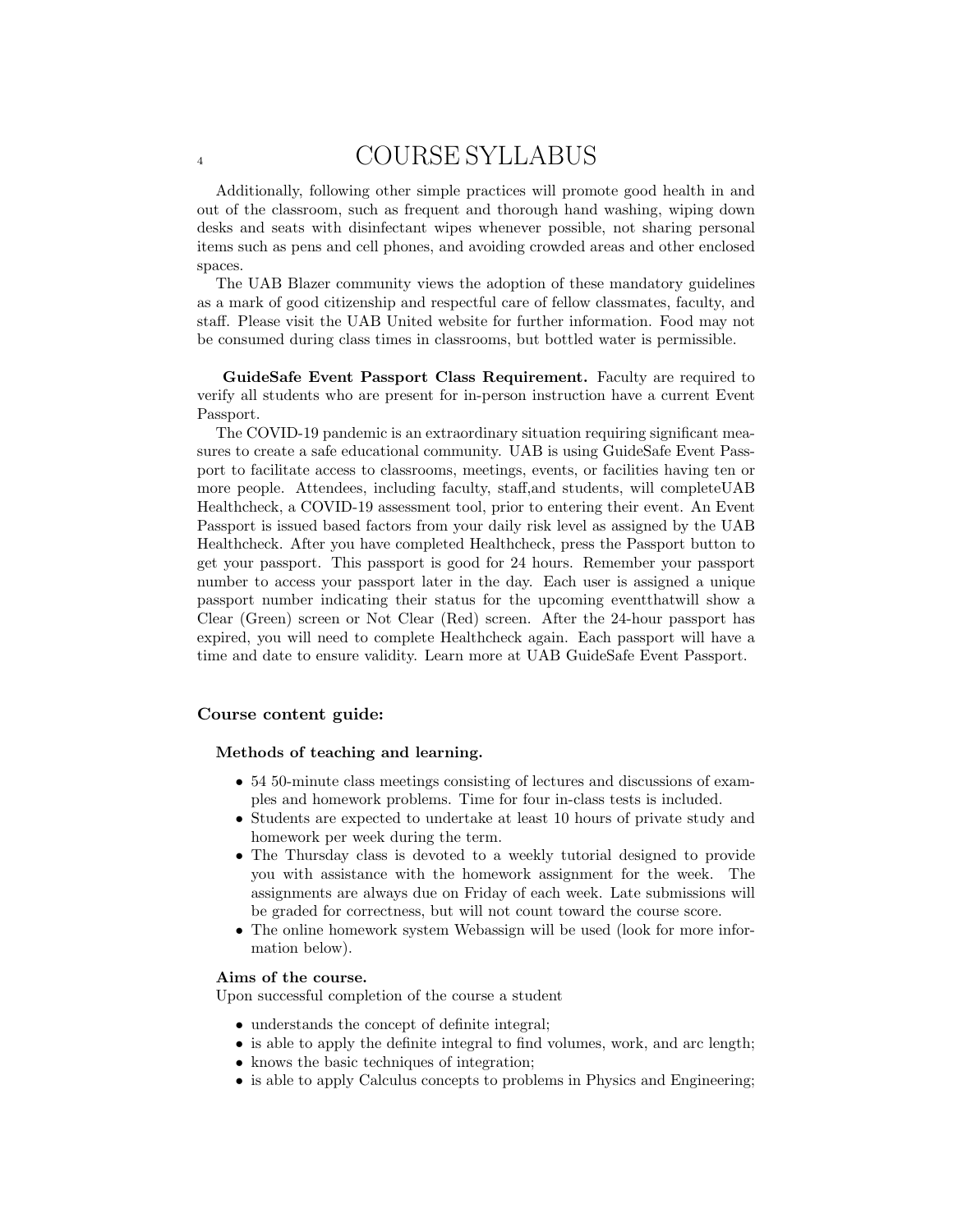- understands the concept of a vector, can perform basic vector calculations, and is able to use vectors to describe lines and planes in space;
- understands the concept of vector-valued functions, and is able to use vector functions to describe parametric curves, tangent vectors and velocity;
- is able to determine the convergence/divergence of improper integrals, sequences, and infinite series; and
- can find power series representations of functions and use them for approximation, evaluation of integrals, and limits.

The understanding of a concept is demonstrated by an ability to solve pertinent problems related to that concept.

## Course content.

- Basic techniques of integration including substitution, integration by parts, partial fractions and the use of tables.
- Applications of integration (area, volume, work).
- Vectors in three dimensions, their geometric and algebraic representation, dot product and cross product.
- Equations of lines and planes.
- Vector functions and parametric curves, tangent vectors, arc length, velocity and speed.
- Sequences and series, power series.

## Assessment procedures:

- Student achievement will be assessed by the following measures:
	- Online Homework. Both online and written homework will be regularly assigned. Feedback is provided online when wrong answers are given. Students are encouraged to retake the homework problems (with randomly changed parameters) until they obtain correct answers. Online homework contributes 5% to the course average.
	- Written Homework. In addition to the online homework, regular written homework will also be assigned to be turned in for grading by the course assistant/instructor. Written homework 20% to the course average.

Keep in mind that problems on tests are usually modeled after homework problems. Staying on top of homework is therefore extremely important.

- Class Attendance The roll will be taken at the beginning of each class meeting. If you are unable to attend class, you must email me before that class takes place and bring a verifiable excuse later.
- Four in class tests including short questions with no or limited partial credit (Part I) as well as problems requiring in depth understanding (including word-problems) for which partial credit is awarded where appropriate. Each test contributes 10% to the course average.
- A 150-minute comprehensive final examination including Part I and Part II type problems. The final contributes 35% to the course average.
- Your course performance is your course average (including the final exam score). This is a number between 0 and 100.